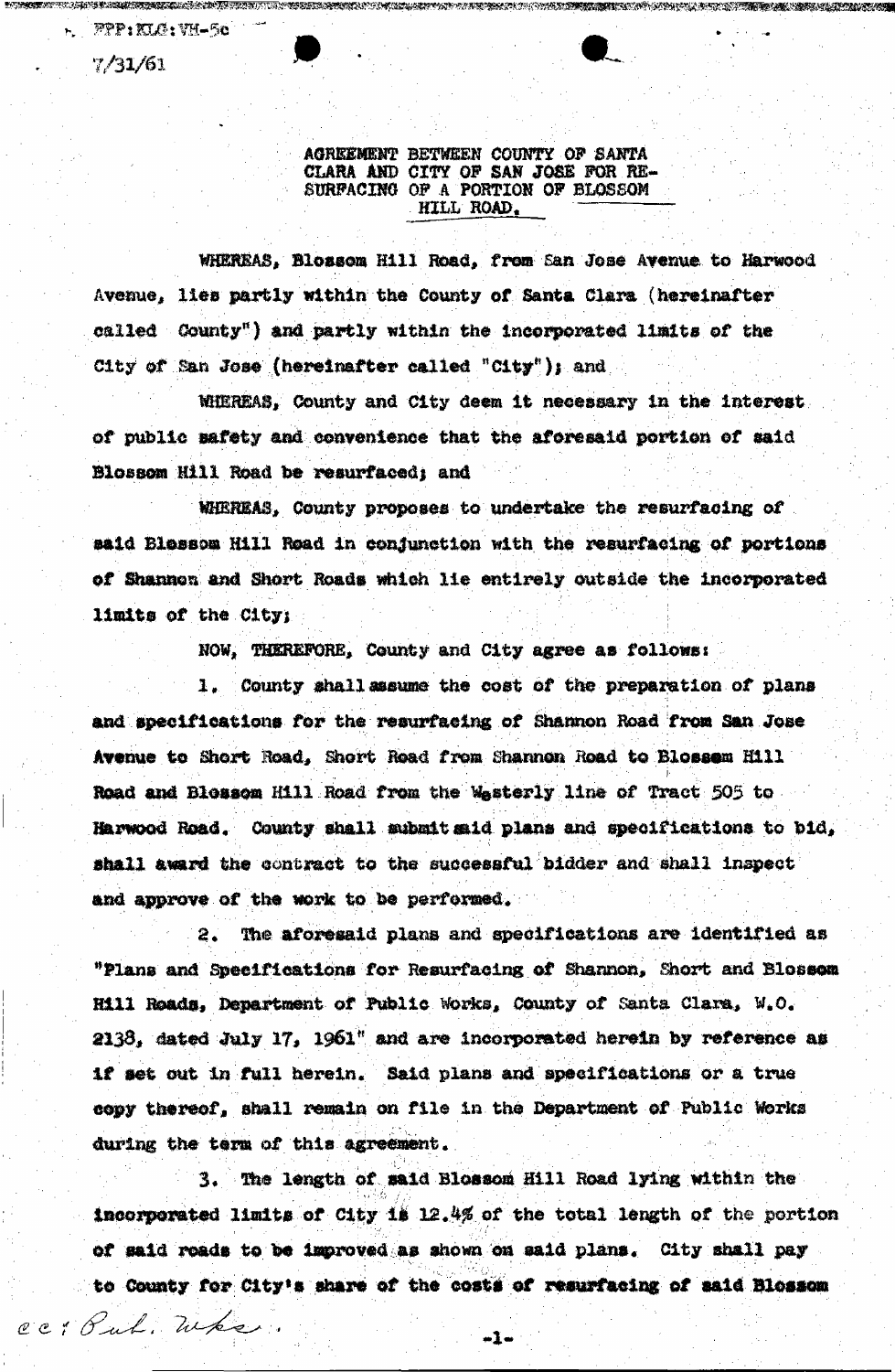ANYS (3 VILINDO) SHOSINGSM303H  $\langle \cdot \rangle$  $\mathcal{L}_{\mathcal{A}}$ 

 $\mathring{\|}$ 

 $\begin{array}{c} \hline \end{array}$ 

 $\mathcal{A}$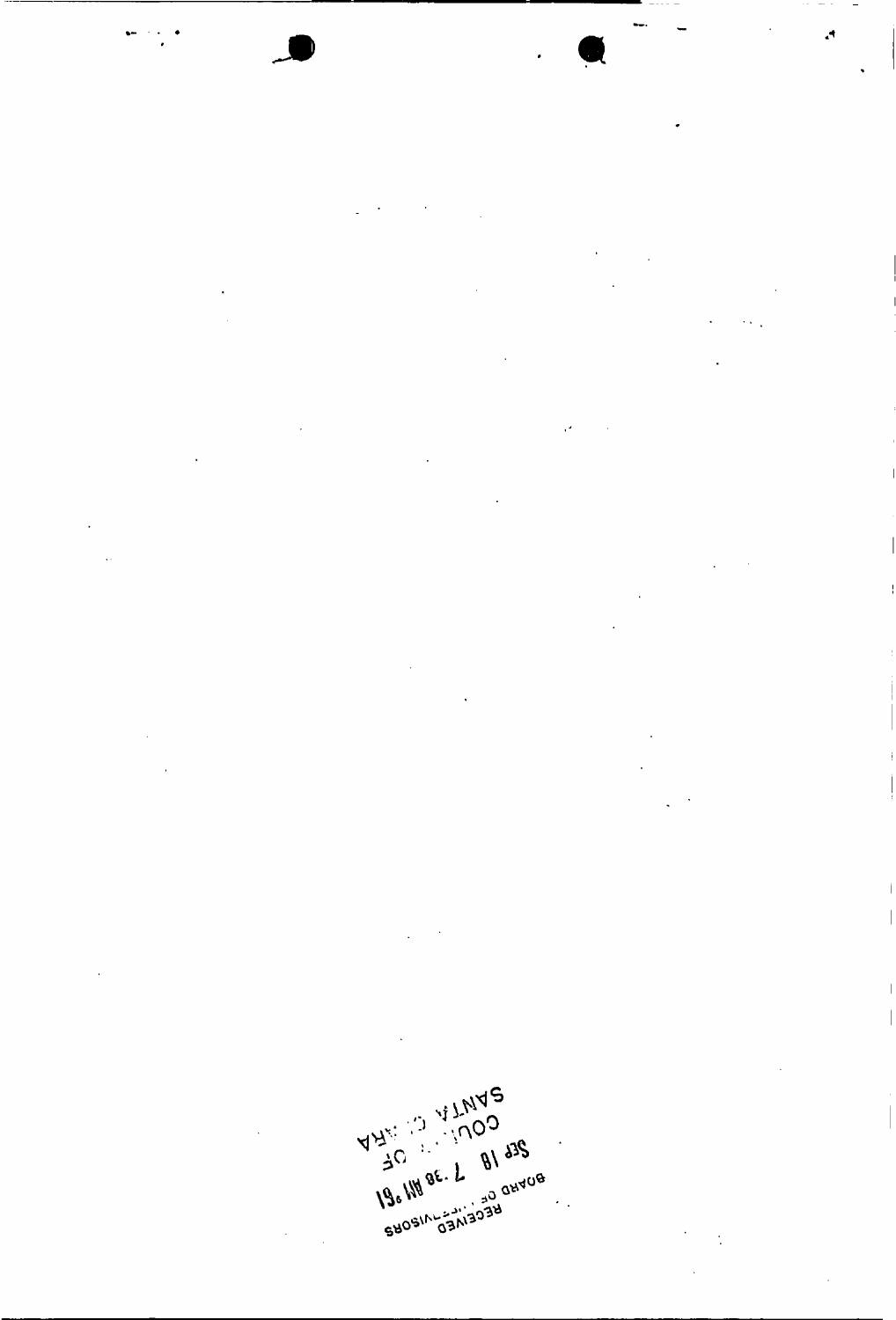Hill Road, a sum equal to 12.4% of the total costs of resurfacing as computed and determined under the contract awarded by County. In no event shall City's share of said costs exceed the sum of  $12.4%$  of  $$60,606$  or  $($7,515.00)$ .

IIAN KATA KATA MANGUNIA KATA KATA NG KATA NA KATA NA KATA NG KATA NG KATA NG KATA NG KATA NA KATA NA KATA NA K

<u>STORIAL AND THE STATE OF THE ALL PROPERTY OF THE ALL PROPERTY OF THE ALL PROPERTY OF THE ALL PROPERTY OF THE </u>

4. City shall make full and complete payment of its contribution to County by September 30, 1961, or thirty (30) days after City has received the final accounting of costs whichever is the later. Delivery may be made by mailing said accounting to the City Engineer of City and deposit in the mails shall constitute receipt by City. Within ten (10) days after receipt of said accounting, City shall notify County in writing of any claims for adjustment or any disagreement as to the amount to be paid by City. Failure to so notify shall be deemed approval of said accounting and the amount specified therein to be paid by City to County shall be paid forthwith.

5. County agrees that it shall require any contractor engaged to perform the work and improvements to take out and maintain at all times during the performance of any work to be done hereunder a policy or policies of public liability and property damage insurance naming thereon the County of Santa Clara, its officers and employees, the City of San Jose, its officers and employees, as insureds against liability of any kind whatsoever arising out of or in any way connected with the work and improvements to be performed by, for or on behalf of the contractor. Both personal and property damage insurance must be on an occurrence baeisj and said policy or policies shall provide that the coverage afforded thereby shall be primary coverage to the full limit of liability stated in the declarations and that if the City of San Jose, its officers and employees, respectively, have other insurance against any loss covered by said policy or policies, said other insurance shall be deemed excess insurance only. Said policy or policies shall provide coverage to the City of San Jose, its officers and employees, in the following minimum amounts: For

**i • " - • ' • • '** 

**- 2 - •**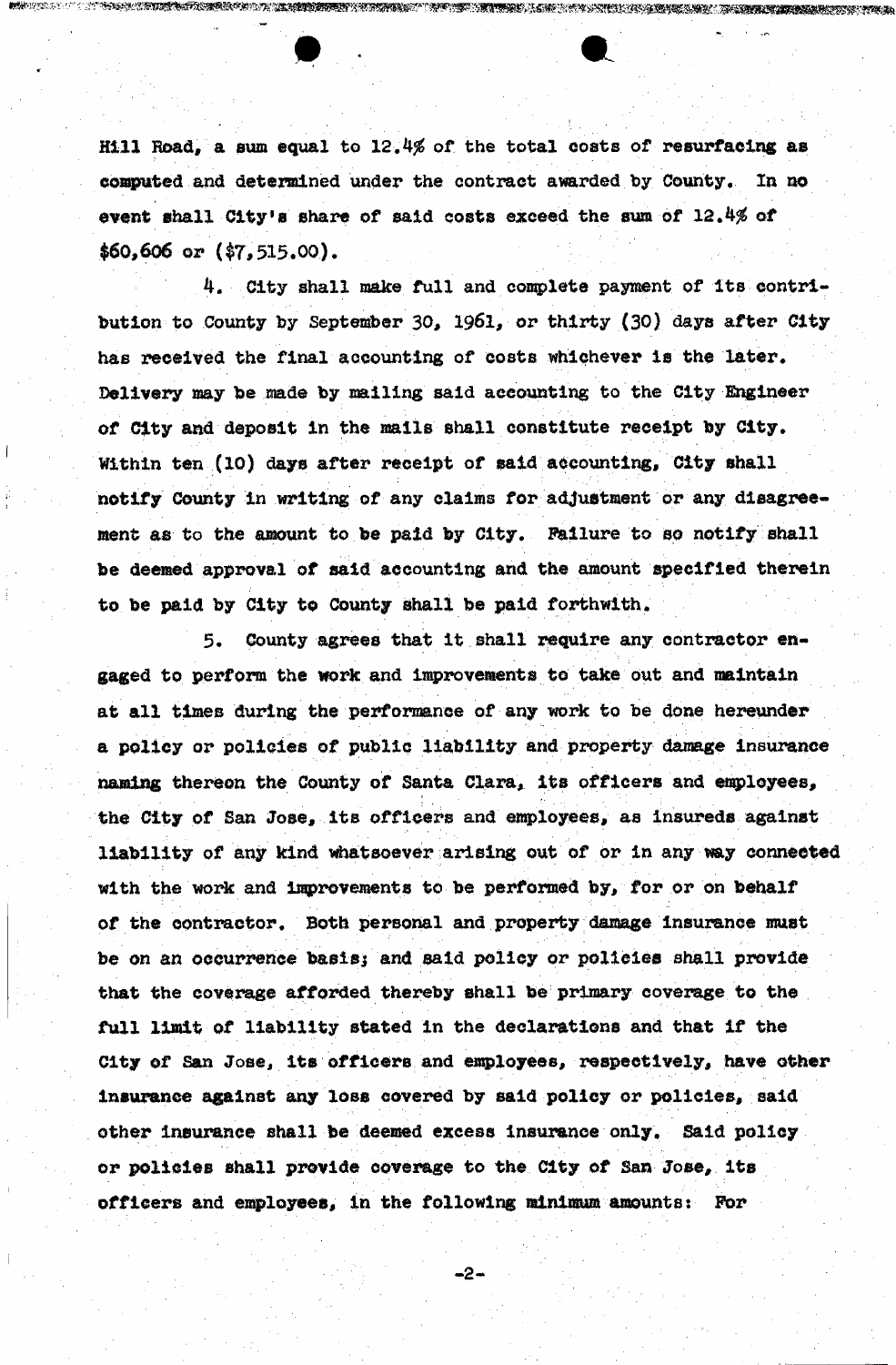personal injury, \$100,000 each person; \$300,000 each occurrence; property damages \$50,000 on account of any one occurrence with an aggregate limit of not less than \$200,000.

County shall require the contractor to file with the Board of Supervisors of the County of Santa Clara at the time of execution. of any contract awarded to the contractor for the performance of said work and improvement, a certificate showing insurance coverage as aforesaid, and that said policy or policies shall not be cancelled or reduced in coverage without giving to the Board of Supervisors of the County of Santa Clara not less than ten (10) days prior written notice of intention so to do.

IN WITNESS WHEREOF, County and City have executed this  $0$ CT 30  $1961$ , 1961.  $day$  of agreement on the

-3-

CITY OF SAN JOSE, a municipal corporation Êу

ATTEST: m

11 aman And Manager neflu tloputy.

COUNTY OF SANTA CLARA **Ev** Chairman the Board of Supervisors ъF

**JEAN PULLAN, Clerk of the** ATTEST: Board of Supervisors ullan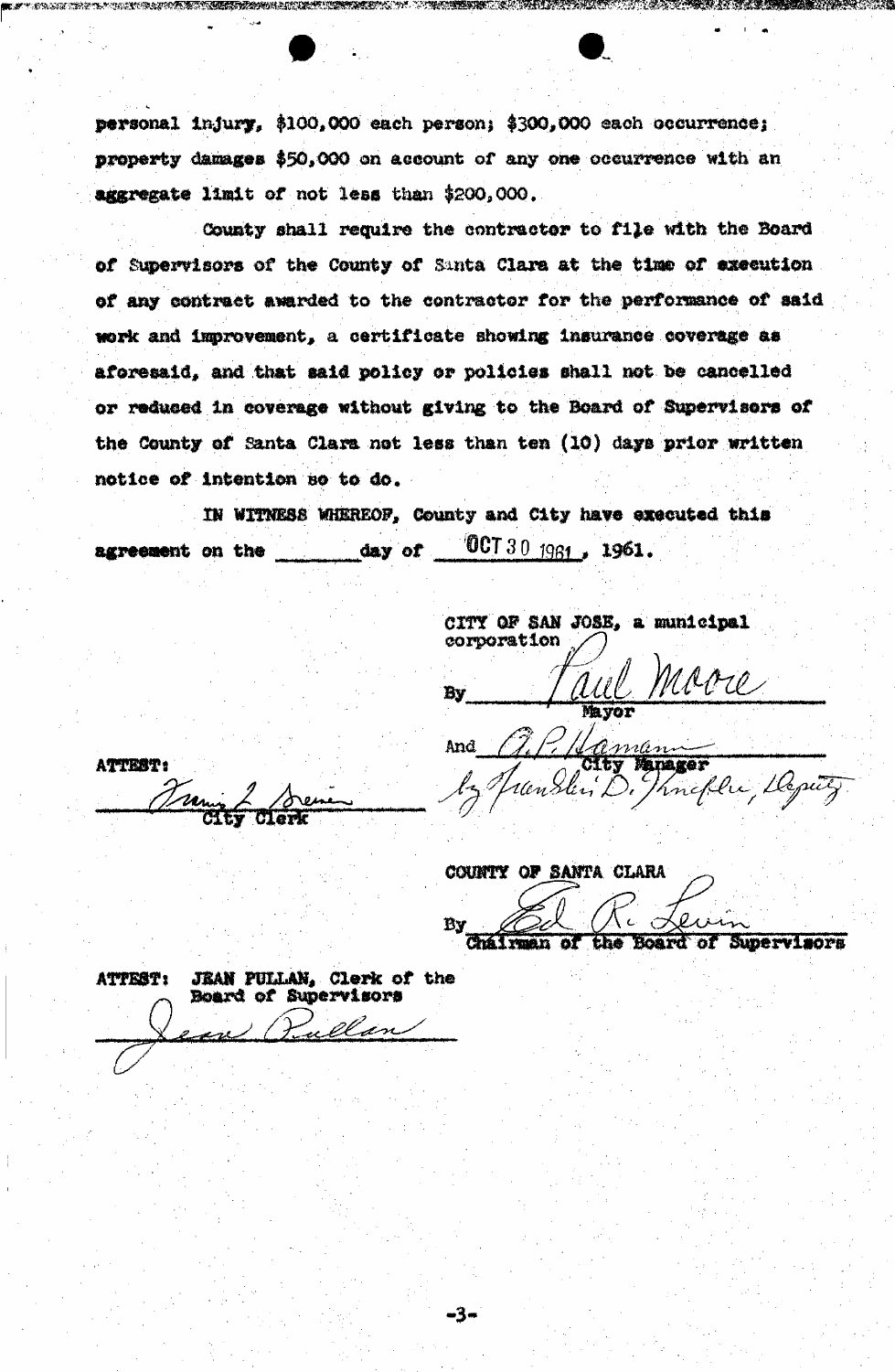**November 1, 1961** 

*m .* 

**Mr, Francis L. Greiner City Clerk of San Jose City Hall San Jose, California** 

**Dear Mr. Greiner:** 

**Contract** 

**Enclosed are original and three copies of agreement**  between the County of Santa Clara and the City of San Jose **for resurfacing of a portion of Blossom Hill Road, which wan approved by the Board of Supervisors on October 30<sup>f</sup> 1961.** 

**Please return a fully executed copy to this department, Your cooperation will be appreciated.** 

**Very truly yours,** 

**BOARD OF SUPERVISORS** 

**Mrs. Jean Pullan, Clerk of the Board of Supervisors** 

**JP:bs** 

**Enclosures**